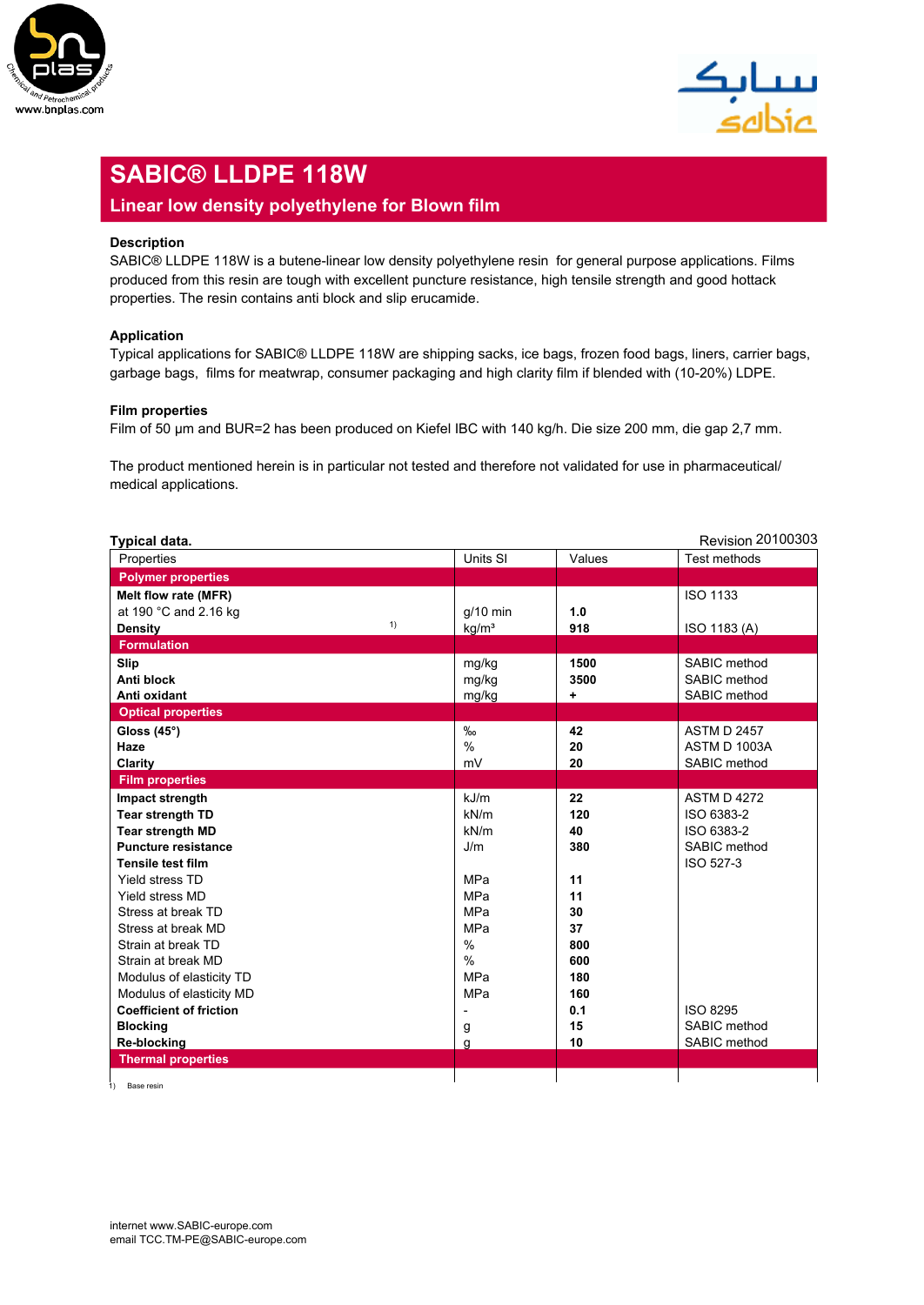



## **SABIC® LLDPE 118W Linear low density polyethylene for Blown film Vicat softening temperature** at 10 N (VST/A) at 10 N (VST/A) at 10 N (VST/A) at 10 N (VST/A) at 10 N (VST/A) at 10 N (VST/A) at 10 N (VST/A) at 10 N (VST/A) at 10 N (VST/A) at 10 N (VST/A) at 10 N (VST/A) at 10 N (VST/A) at 10 N (VST/A) **101**<br> **DSC test** 101 **PC** 121 SABIC method **c 121 121**